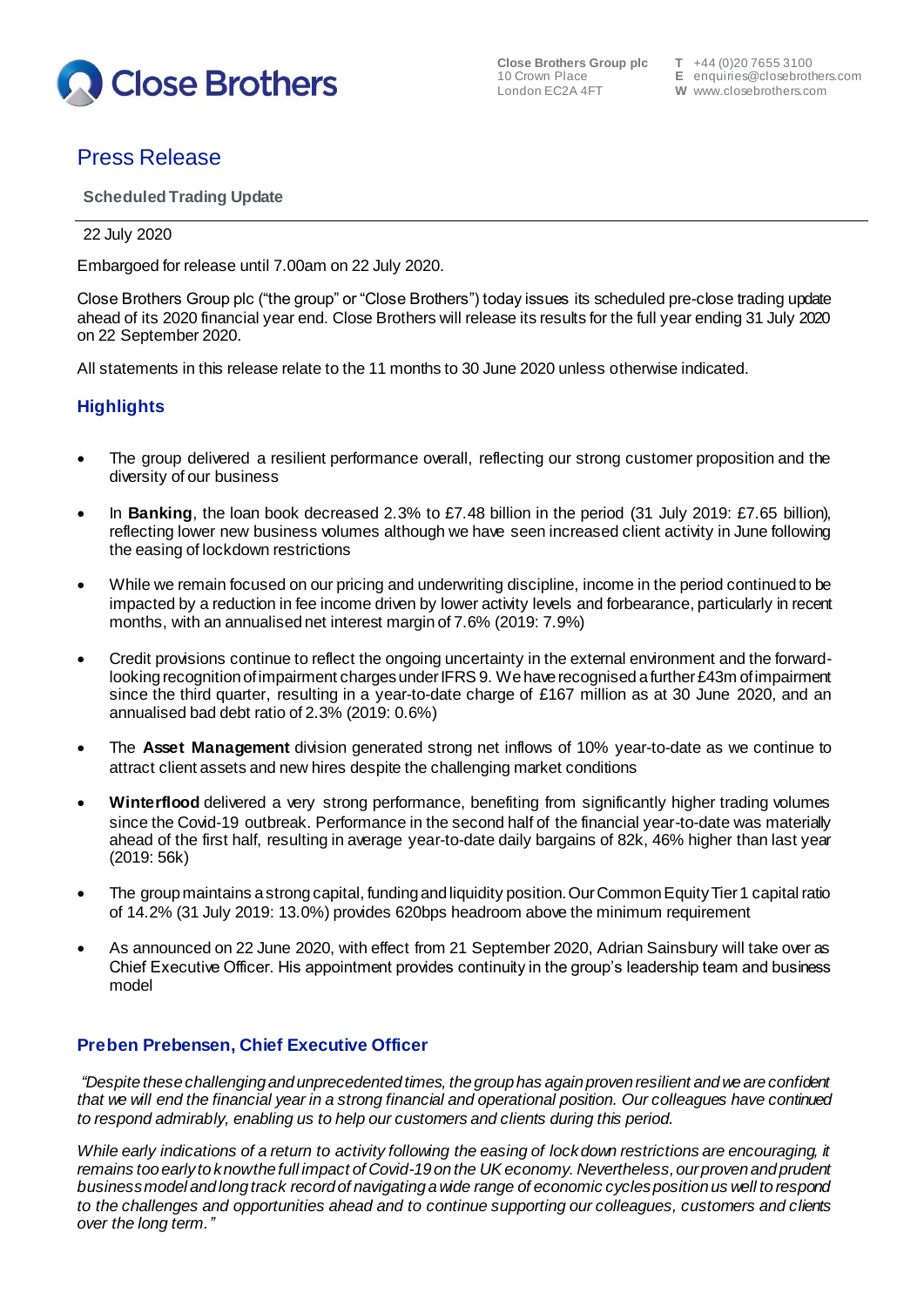#### **Business update**

Our strong operational resilience has enabled us to continue to serve our customers and clients effectively throughout this challenging period. A number of our staff have now returned to work onsite or begun to meet customers in person where it is safe to do so, but the majority remain successfully working from home.

We have granted a broad range of forbearance and other measures, including payment holidays in our Commercial and Retail businesses and fee-free term extensions in our Property business, to support customers and clients who find themselves in difficulty. Our Commercial and Property businesses continue to account for the vast majority of our forborne loan balances.

While it is too early to tell the full impact of Covid-19 on customers' ability to recommence payments once their forbearance period comes to an end, we remain in close contact with them to discuss their position and tailor the most appropriate financing solutions.

Our accreditation to lend under the support schemes introduced by the UK government<sup>1</sup> allows us to maximise our support for small businesses. We have seen good demand for loans under the Coronavirus Business Interruption Loan Scheme (''CBILS''), with over 600 of these loans approved within our Invoice Finance and Asset Finance and Leasing businesses, and a strong pipeline of applications.

#### **Strong capital, funding and liquidity**

The group maintains a strong capital and liquidity position and is prudently funded.

The group's Common Equity Tier 1 capital ratio increased to 14.2% at 30 June 2020 (31 July 2019: 13.0%) and is 620bps above the current minimum regulatory requirement of 8.0%. The impact of higher impairment charges was largely offset by capital generation in the first half of the financial year, the capital add-back under transitional IFRS 9 arrangements<sup>2</sup>, and a reduction in risk weighted assets from lower volumes of new loans.

As at 30 June 2020, the group's total funding was £10.1 billion (31 July 2019: £9.9 billion), with £5.8 billion (31 July 2019: £5.6 billion) of customer deposits. Our conservative approach to funding is based on the principle of "borrow long, lend short", with a spread of maturities over the medium and longer term, comfortably ahead of a shorter average loan book maturity. It is also diverse, drawing on a wide range of wholesale and deposit markets.

Our strong liquidity position remained comfortably ahead of both our internal risk appetite and regulatory requirements, with an average liquidity coverage ratio in the 11 months of 807%.

#### **Dividend**

As previously announced on 2 April 2020, the Board decided to cancel the payment of the 2020 interim dividend, recognising the significant challenges currently faced by businesses and individuals and consistent with our purpose of helping the people and businesses of Britain. The Board will consider the payment of a dividend in respect of the financial year to 31 July 2020 in September, taking into account the group's performance and prevailing conditions at the time.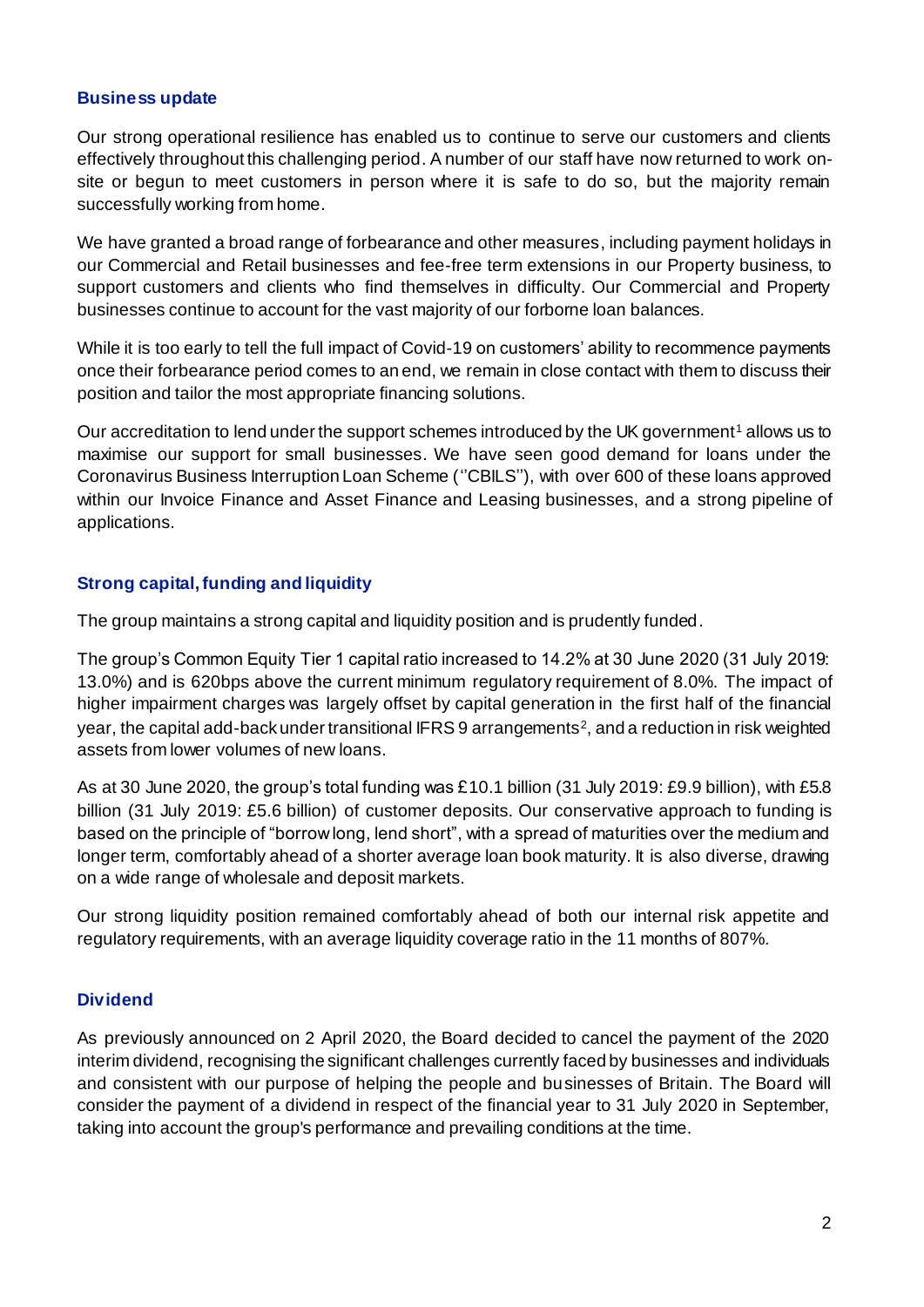#### **Group and divisional performance**

The group delivered a resilient performance overall, reflecting our strong customer proposition and the diversity of our business. While higher impairment charges have impacted the Banking division, Winterflood has benefited from higher trading volumes since the Covid-19 outbreak and the Asset Management division achieved strong net inflows.

In **Banking**, the loan book decreased 2.3% to £7.48 billion (31 July 2019: £7.65 billion), reflecting lower new business volumes, although we have seen early signs of an increase in client activity in June following the easing of lockdown restrictions, including the re-opening of motor dealerships and construction sites, as well as good demand for our CBILS offering particularly in the Asset Finance businesses.

While we remain focused on our pricing and underwriting discipline, income in the period continued to be impacted by a reduction in fee income driven by lower activity levels and forbearance, particularly in recent months, with an annualised net interest margin of 7.6% (2019: 7.9%).

We remain committed to investing in our key strategic programmes to protect, improve and extend our business model. Given the current environment, we will continue to review and prioritise investment spend while maintaining our focus on cost discipline.

Credit provisions continue to reflect the ongoing uncertainty in the external environment and the forward-looking recognition of impairment charges under IFRS 9. We have recognised a further £43m of impairment since the third quarter, reflecting the evolution of the allocation of the loan book between stages as well as the incorporation of updated macroeconomic scenarios<sup>3</sup>. This resulted in a year-todate charge of £167 million as at 30 June 2020, and an annualised bad debt ratio of 2.3% (2019: 0.6%).

Our approach to provisioning continues to reflect the application of our expert judgement to determine the appropriate allocation of loan balances between stages, to incorporating macroeconomic weightings, and to provision coverage at the individual portfolio level.

We will continue to refine our assumptions as revised economic forecasts become available and visibility on the performance of the loan book evolves.

While the impact of Covid-19 has led to higher credit provisions year-to-date, we remain confident in the quality of our loan book, which is predominantly secured, prudently underwritten and diverse, and supported by the deep expertise of our people.

The **Asset Management** division continued to focus on maintaining excellent service for their clients in the current operational environment and remains committed to investing in new hires and technology to support the long-term growth potential of the business. The division generated strong net inflows of 10% year-to-date with managed assets of £12.5 billion (31 July 2019: £11.7 billion) at the end of the period benefiting from positive market movements since the third quarter. Total client assets increased to £13.7 billion at 30 June 2020 (31 July 2019: £13.3 billion).

**Winterflood**delivered a very strong performance, benefiting fromsignificantly higher trading volumes since the Covid-19 outbreak. Performance in the second half of the financial year to date was materially ahead of the first half, resulting in average year-to-date daily bargains of 82k, 46% higher than last year (2019: 56k). The division is well positioned to continue trading profitably in a range of conditions, but due to the nature of the business, it remains sensitive to changes in the market environment.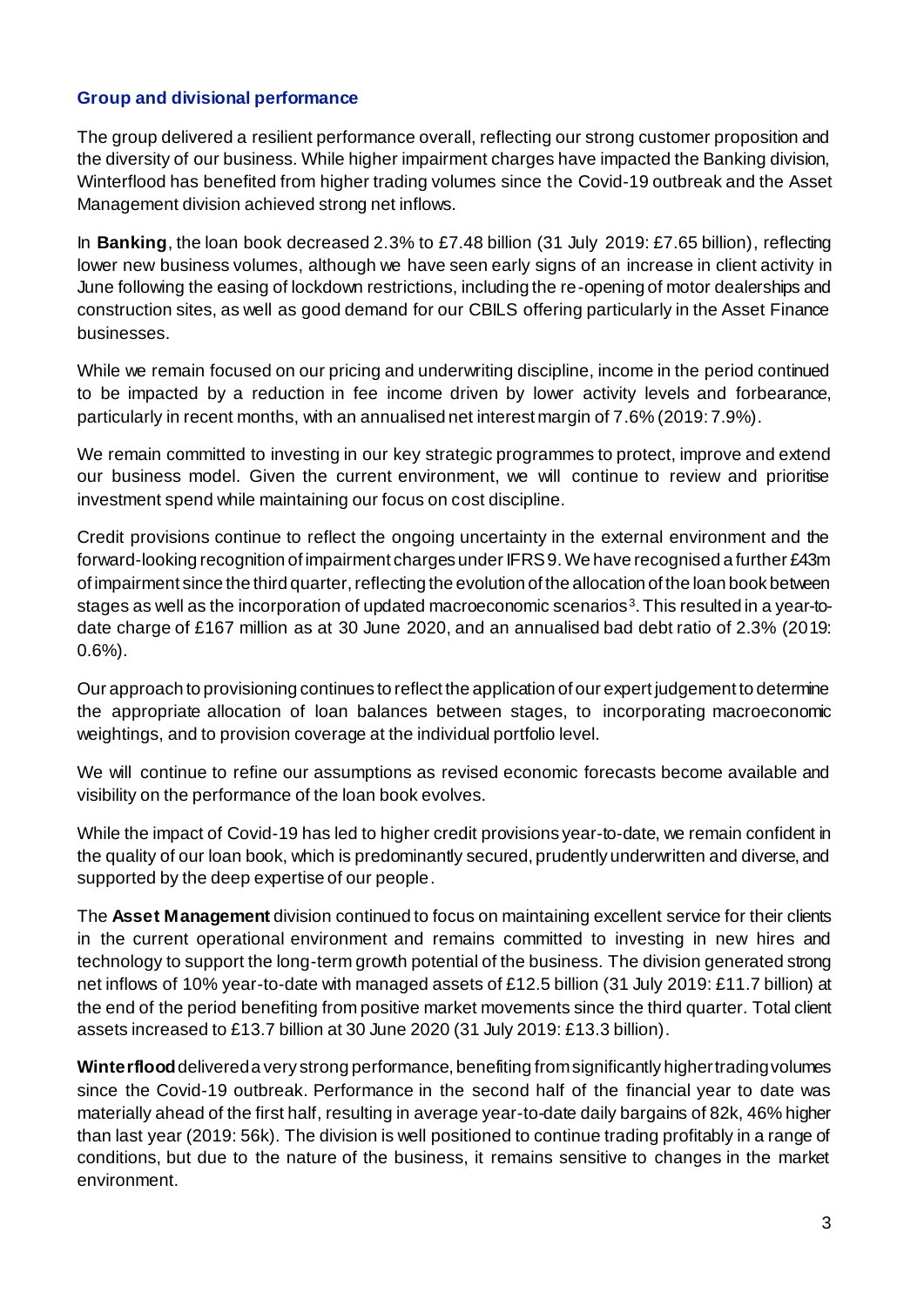#### **Outlook**

Despite these challenging and unprecedented times, the group has again proven resilient and we are confident that we will end the financial year in a solid financial and operational position.

While early indications of a return to activity following the easing of lockdown restrictions are encouraging, the effects of Covid-19 on the UK economy remain highly uncertain. Nevertheless, our proven business model and long track record of navigating a wide range of economic cycles leave us well placed to respond to the challenges and opportunities ahead and to continue supporting our colleagues, customers and clients over the long term.

#### **Footnotes**

1 Close Brothers' participation in the UK Government support schemes: our Invoice Finance, Asset Finance, Brewery Rentals and Property businesses are accredited to lend under CBILS. Our Invoice Finance business is accredited to lend under the Coronavirus Large Business Interruption Loan Scheme ("CLBILS") for larger companies. Our Asset Finance business is accredited to lend under the Bounce Back Loan scheme for small business loans. We have not made use of the Coronavirus Job Retention Scheme as none of our employees have been furloughed.

2 The group applies IFRS9 regulatory transitional arrangements which allows banks to add back to their capital base a proportion of the impact of IFRS 9 adoption on their impairment provisions during the transitional period. Our capital ratio is presented under these arrangements and without their application, the CET1 capital ratio would be 13.2%. Further relief measures recently announced by the regulators in light of Covid-19 will be applied to the group's capital ratios on 1 August 2020.

3 Expected credit losses reflect the application of macroeconomic scenarios and weightings, updated in June 2020, to include more recent and conservative externally sourced scenarios. Weightings remain unchanged with 40% weighted to baseline scenario and 60% to downside scenarios as at 30 June 2020. GDP forecast for full year 2020 under the baseline scenario is -8.3% and ranges between -9.2% and -11.1% in the downside scenarios. The modelled impact of macroeconomic scenarios and their respective weightings is overlaid with expert judgment in relation to stage allocation and coverage ratios at the individual portfolio level, incorporating our experience and knowledge of our customers, the sectors in which they operate, and the assets which we finance.

#### **Enquiries**

Sophie Gillingham Close Brothers Group plc 020 3857 6574 Camila Sugimura Close Brothers Group plc 020 3857 6577 Matt Bullivant **Close Brothers Group plc** 020 3857 6576 Andy Donald Maitland Maitland 07738 346 460

#### **About Close Brothers**

Close Brothers is a leading UK merchant banking group providing lending, deposit taking, wealth management services and securities trading. We employ over 3,000 people, principally in the UK. Close Brothers Group plc is listed on the London Stock Exchange and is a member of the FTSE 250.